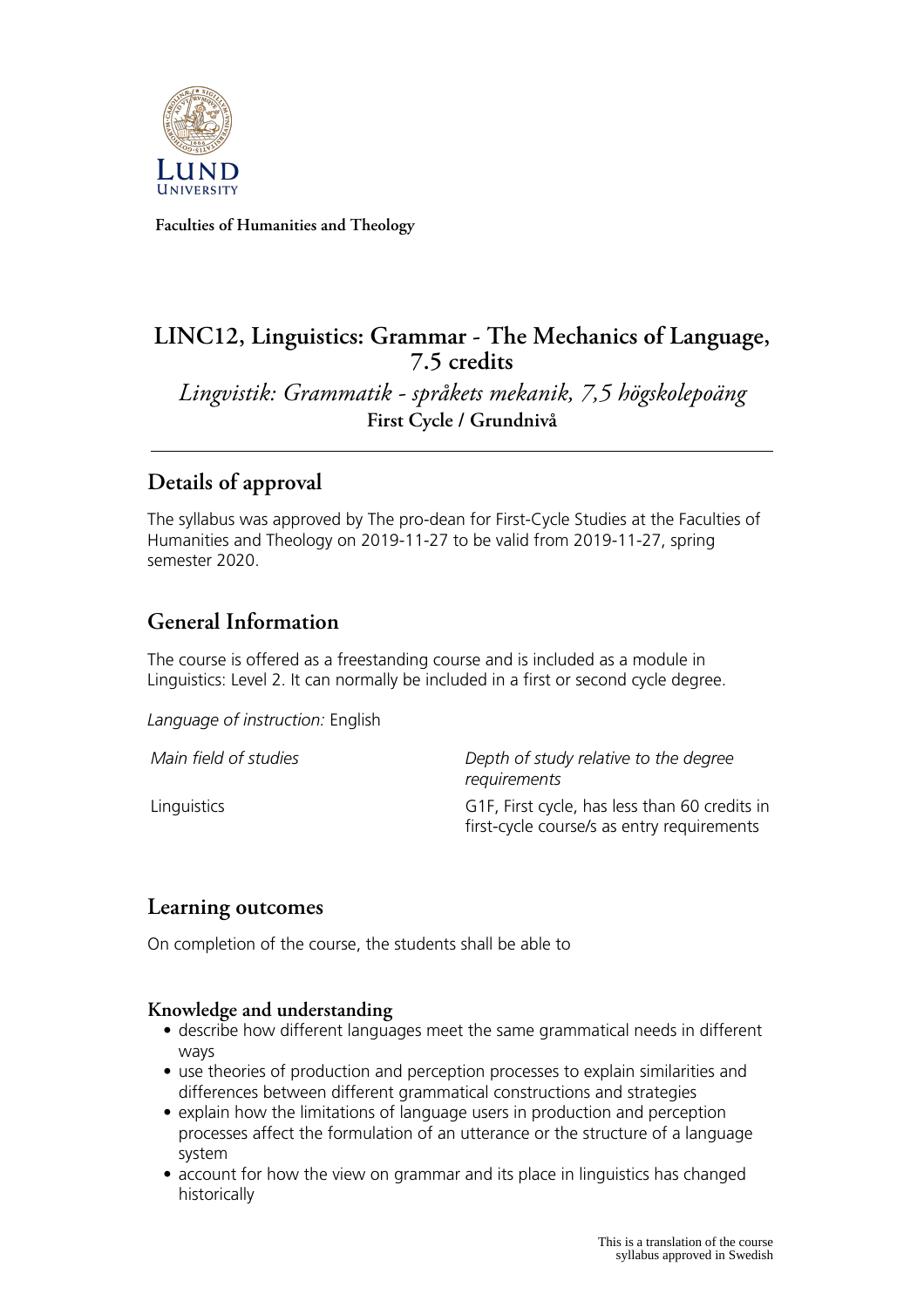#### **Competence and skills**

- illustrate with concrete examples how different parts of grammar interact with each other in a given language
- supported by examples, classify a language typologically, predict other language features, understand how the grammar of a language functions as well as translate language samples to and from the language
- view their native language from a typological perspective
- express themselves in writing using a discourse that is relevant to linguistics and at an appropriate academic level for the task

#### **Judgement and approach**

- evaluate different ways to describe and explain grammatical structure based on empirical data
- perceive the typological diversity of the world as part of the richness of humanity's cultural heritage.

#### **Course content**

The course contains partly a typological overview of how certain kinds of grammatical constructions are applied in different languages and partly an introduction to different ways to explain this variation as well as how these explanatory models have developed historically. In general, the course content is based on phenomena and empirical observations. ? The subareas that are covered in detail include: relativisation, negation, question word questions, subject and object properties, subordinate clauses and inflection categories.

### **Course design**

Teaching consists of lectures and exercises. A group assignment is included in the course.

#### **Assessment**

The assessment is based on the following modules:

Module 1: Grammar - The Mechanics of Language a written group assignment with individual assessment, 1.5 credits (grades: Fail, Pass) Module 2: Grammar - The Mechanics of Language a written invigilated exam, 2 credits (grades: Fail, Pass, Pass with Distinction) Module 3: Grammar - The Mechanics of Language a written take-home exam 4 credits (grades: Fail, Pass, Pass with Distinction)

The examiner, in consultation with Disability Support Services, may deviate from the regular form of examination in order to provide a permanently disabled student with a form of examination equivalent to that of a student without a disability.

*Subcourses that are part of this course can be found in an appendix at the end of this document.*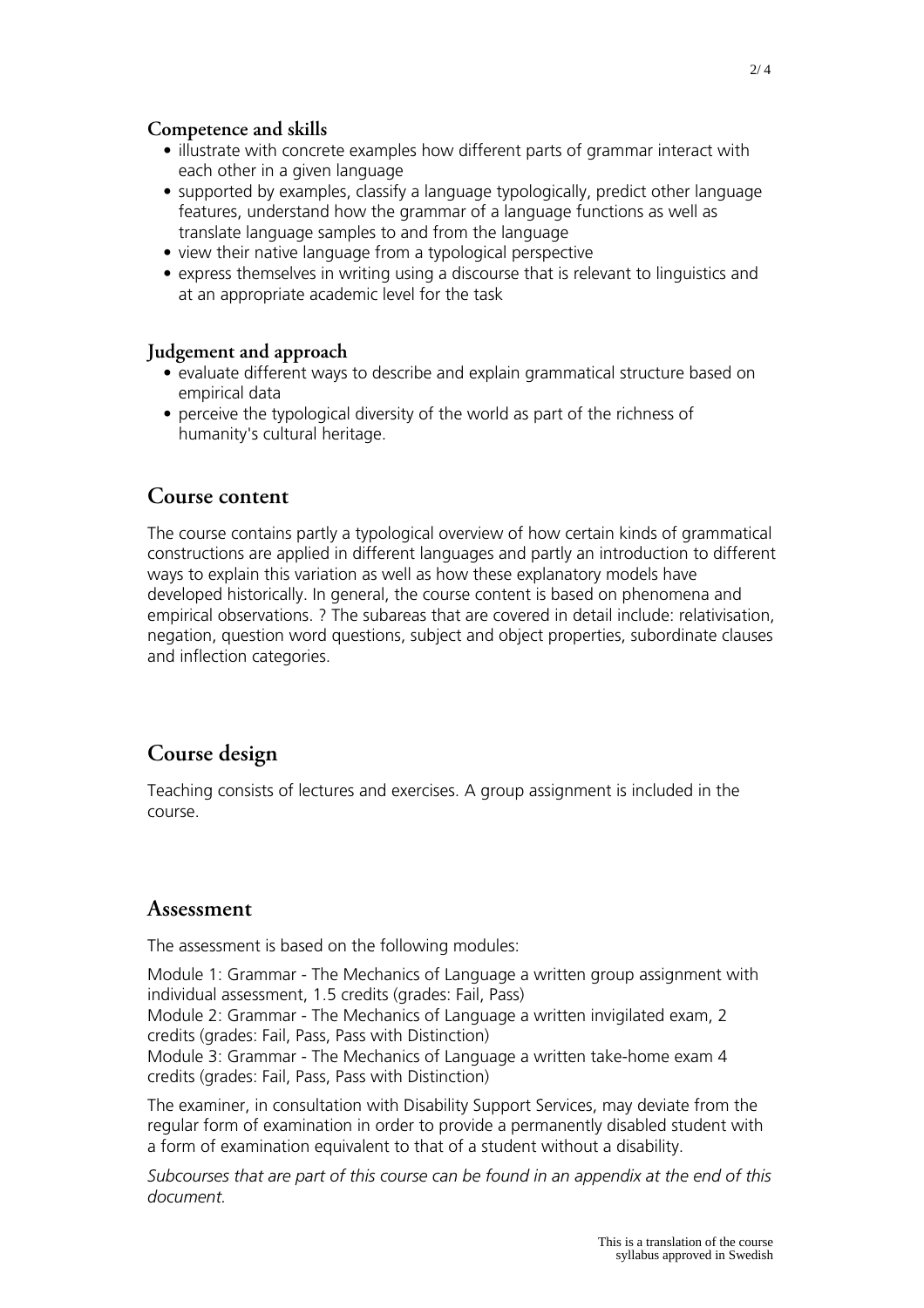# **Grades**

Marking scale: Fail, Pass, Pass with distinction. To be awarded a Pass with Distinction on the whole course, the grade on the takehome exam must be a Pass with Distinction and the grades for the written examination and group assignment must be at least a Pass.

### **Entry requirements**

General entry requirements and LINB21, Human Language: Structure and Application, or 60 credits in a language subject, or the equivalent.

## **Further information**

- 1. The course is offered at the Centre for Languages and Literature, Lund University.
- 2. The course is included as a module in LINA24.
- 3. The credits allocated for course content that in whole or in part is commensurate with another course can only be credited once for a degree. For further details, see the current registration information and other relevant documentation.